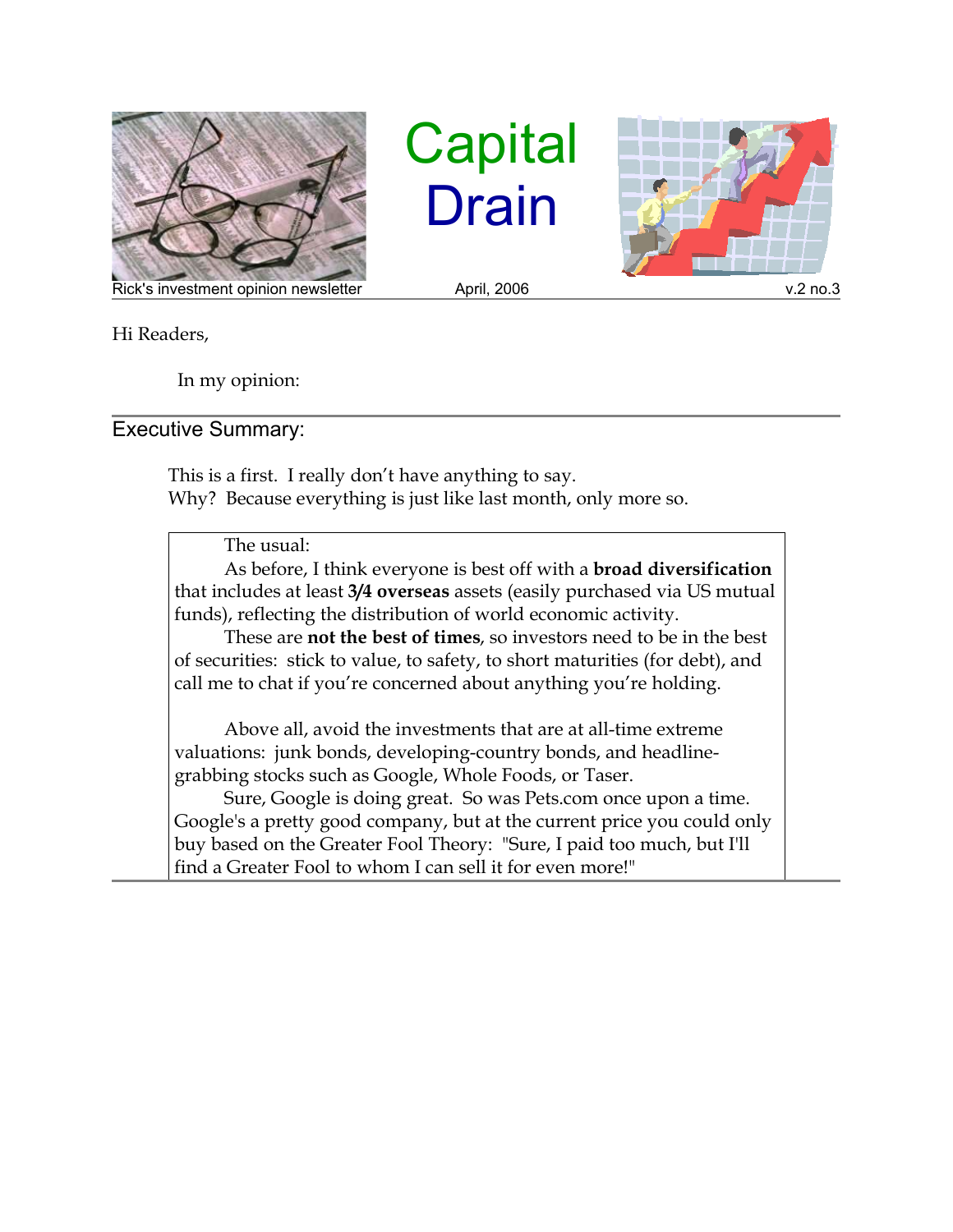## The Details:

I keep six honest serving men (They taught me all I knew); Their names are What and Why and When; And How and Where and Who.

**Rudyard Kipling** 

(Of these, my favorite remains "Why.")

What I said last month is still true, only more so. You can re-read the previous letter on the web here: http://www.ricks-cafe.net/CapDrain/CapDrain\_v2n2.pdf

If you took any of my advice last month, you're probably pretty happy now.

- The dollar continues to fall, which means your foreign stocks and bonds (purchased through US mutual funds) continue to rise.
- US interest rates continue to rise, so medium-to-long US bond total returns are bad. If your "bond" money is in very short maturities, such as money market funds, then you are getting decent interest and not suffering any (more than) offsetting capital losses.

I think both of those trends will continue, probably for quite a while.

Also, gold is still rising like a rocket, which has prompted friends to ask me if it's not already too late to buy in and enjoy a continued rise. I have NO idea.

Honestly.

The recent big jumps in the price of gold are way more than anything I would have rationally predicted. Now, it could stay hyper-enthusiastic, or it could revert to a more rational trend line (meaning fall in the short term before resuming a slower rise), or it could just dither and fiddle. I have no clue.

What I do know is that if you bought gold a year ago February, you're holding about an 85% gain. That gives a person a buffer to be philosophical on the days that it drops three or four percent. If you'd just bought the day before, that would be pretty scary.

I can say with confidence that I would be chicken to buy gold now. I would not do it. At the same time, I'm philosophically not selling as long as the trend seems to be up.

Incidentally, that's a good example of another **Behavioral Finance** finding, called mental accounting. A dollar is a dollar. Mathematically and rationally it doesn't really matter if it's the dollar you invested yesterday or a dollar of unrealized capital gains.

We humans are only sporadically mathematical and rational, so we do what I just did: think of the dollar of gains as if it were in a different "account" from the dollar invested last payday.